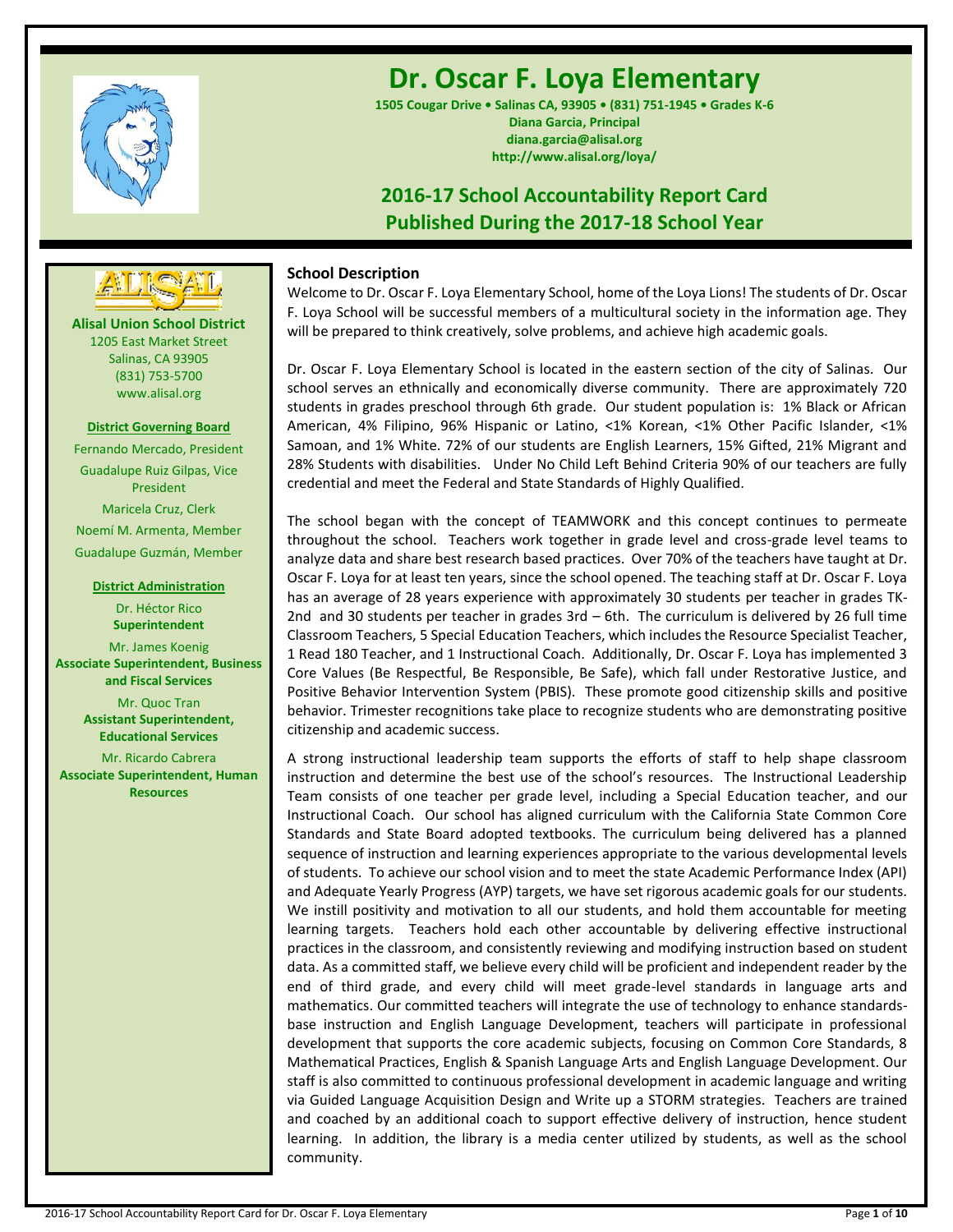The library is open daily from 7:30 a.m. to 5 p.m. Parents have a set time in which they are allowed to come read and take Accelerated Reader Quizzes with their child. It is a way to motivate our students and have parents involved. Nonetheless, our staff will provide parents with information and feedback on their children's academic progress and encourage parents to become involved in school's activities.

For our second language learners, there is a One-Way Program offered in Kindergarten and a Bilingual Transference Program for first through third grade students. Kinder through 6th grade students are taught in English only or Structured English Immersion Programs. As students transition to English Only Instruction they are supported by offering struggling students or students who are not meeting standards levels in K-3rd grade with additional English Language Arts support by their homeroom teacher or instructional coach, as well as the K-1 intervention teacher. In addition every English Learner receives English Language Development Support in their classrooms. Teachers provide our English Learners with different scaffolds, such as graphic organizer via GLAD and STORM, picture cards, realia, language frames, and others. We continue to equip English Learners with the English language skills needed for academic success through daily English Language Development.

Dr. Oscar F. Loya has an on-site State Preschool Program via Title I and Migrant Education Program that serves students that are 3 to 4 years of age. Most students from the state preschool attend kindergarten at Dr. Oscar F. Loya.

The School Site Council meets monthly to review student achievement data, analyze the effectiveness of programs, determine the progress of actions in the school plan, share effective parenting workshops, and revise the school plan as needed.

### **About the SARC**

By February 1 of each year, every school in California is required by state law to publish a School Accountability Report Card (SARC). The SARC contains information about the condition and performance of each California public school. Under the Local Control Funding Formula (LCFF) all local educational agencies (LEAs) are required to prepare a Local Control and Accountability Plan (LCAP), which describes how they intend to meet annual school-specific goals for all pupils, with specific activities to address state and local priorities. Additionally, data reported in an LCAP is to be consistent with data reported in the SARC.

- For more information about SARC requirements, see the California Department of Education (CDE) SARC Web page at http://www.cde.ca.gov/ta/ac/sa/.
- For more information about the LCFF or LCAP, see the CDE LCFF Web page at http://www.cde.ca.gov/fg/aa/lc/.
- For additional information about the school, parents/guardians and community members should contact the school principal or the district office.

| 2016-17 Student Enrollment by Grade Level |                           |  |  |  |  |
|-------------------------------------------|---------------------------|--|--|--|--|
| <b>Grade Level</b>                        | <b>Number of Students</b> |  |  |  |  |
| Kindergarten                              | 103                       |  |  |  |  |
| Grade 1                                   | 97                        |  |  |  |  |
| Grade 2                                   | 93                        |  |  |  |  |
| Grade 3                                   | 89                        |  |  |  |  |
| Grade 4                                   | 101                       |  |  |  |  |
| Grade 5                                   | 105                       |  |  |  |  |
| Grade 6                                   | 111                       |  |  |  |  |
| <b>Total Enrollment</b>                   | 699                       |  |  |  |  |

| 2016-17 Student Enrollment by Group        |                                    |  |  |  |  |
|--------------------------------------------|------------------------------------|--|--|--|--|
| Group                                      | <b>Percent of Total Enrollment</b> |  |  |  |  |
| <b>Black or African American</b>           | 0.1                                |  |  |  |  |
| American Indian or Alaska Native           | 0                                  |  |  |  |  |
| Asian                                      | 2.1                                |  |  |  |  |
| <b>Filipino</b>                            | 0.3                                |  |  |  |  |
| <b>Hispanic or Latino</b>                  | 94.4                               |  |  |  |  |
| <b>Native Hawaiian or Pacific Islander</b> | 0.7                                |  |  |  |  |
| White                                      | 1.3                                |  |  |  |  |
| <b>Two or More Races</b>                   | 0.6                                |  |  |  |  |
| Socioeconomically Disadvantaged            | 91                                 |  |  |  |  |
| <b>English Learners</b>                    | 62.2                               |  |  |  |  |
| <b>Students with Disabilities</b>          | 9                                  |  |  |  |  |
| <b>Foster Youth</b>                        | 0.4                                |  |  |  |  |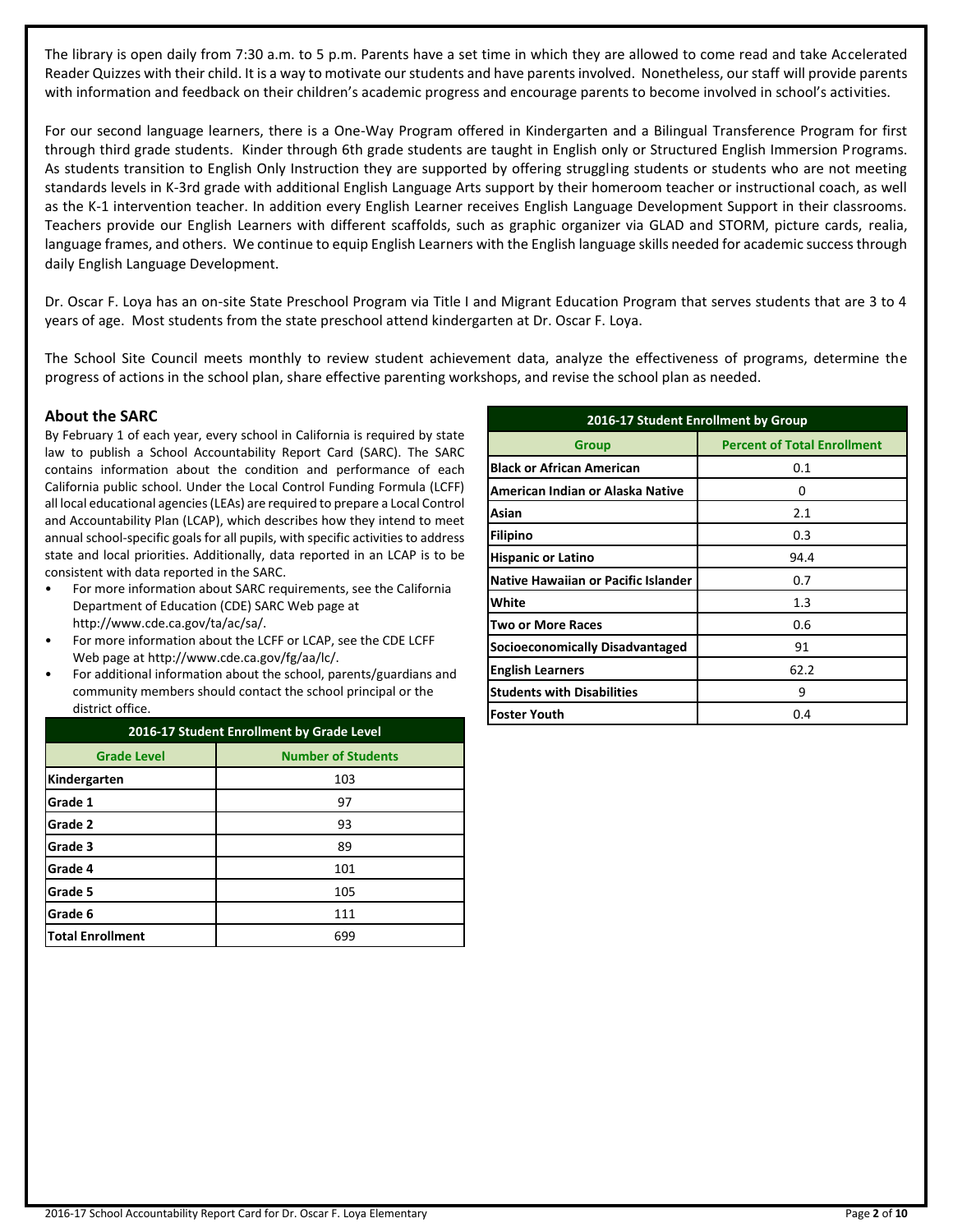### **A. Conditions of Learning**

### **State Priority: Basic**

The SARC provides the following information relevant to the State priority: Basic (Priority 1):

- Degree to which teachers are appropriately assigned and fully credentialed in the subject area and for the pupils they are teaching;
- Pupils have access to standards-aligned instructional materials; and
- School facilities are maintained in good repair.

| <b>Teacher Credentials</b>                         |           |           |           |  |  |  |  |
|----------------------------------------------------|-----------|-----------|-----------|--|--|--|--|
| Dr. Oscar F. Loya Elementary                       | $15 - 16$ | $16 - 17$ | $17 - 18$ |  |  |  |  |
| <b>With Full Credential</b>                        | 32        | 30        | 24        |  |  |  |  |
| Without Full Credential                            |           |           | 10        |  |  |  |  |
| <b>Teaching Outside Subject Area of Competence</b> |           |           |           |  |  |  |  |
| <b>Alisal Union School District</b>                | $15 - 16$ | $16 - 17$ | $17 - 18$ |  |  |  |  |
| <b>With Full Credential</b>                        |           |           | 334       |  |  |  |  |
| <b>Without Full Credential</b>                     |           |           | 61        |  |  |  |  |
| Teaching Outside Subject Area of Competence        |           |           |           |  |  |  |  |

| Teacher Misassignments and Vacant Teacher Positions at this School  |  |  |  |  |  |  |  |
|---------------------------------------------------------------------|--|--|--|--|--|--|--|
| Dr. Oscar F. Loya Elementary<br>$17 - 18$<br>$16 - 17$<br>$15 - 16$ |  |  |  |  |  |  |  |
| Teachers of English Learners                                        |  |  |  |  |  |  |  |
| <b>Total Teacher Misassignments</b>                                 |  |  |  |  |  |  |  |
| <b>Vacant Teacher Positions</b>                                     |  |  |  |  |  |  |  |

\* "Misassignments" refers to the number of positions filled by teachers who lack legal authorization to teach that grade level, subject area, student group, etc. Total Teacher Misassignments includes the number of Misassignments of Teachers of English Learners.

### **Quality, Currency, Availability of Textbooks and Instructional Materials (School Year 2017-18)**

In order to support classroom professionals in teaching the Language Arts and Math Common Core State Standards, Engage NY curriculum, in both content areas was recommended and adopted as district curriculum. Both Engage NY Language Arts and Math were piloted and feedback from teachers attested to the ability of these common core resources to meet the requirements of the new common core state standards (CCSS).

In Language Arts:

K-1-2-3 Wonders is used to teacher all Language Arts standards. 4-6 used Engage NY solely to teach all Language Arts standards.

In Math:

At K-6, teachers used both the adopted Everyday Math curriculum and Engage NY Math, selecting one as their primary resource and the other as a secondary resource.

Bilingual Transference classrooms were able to use the Engage NY Math because student materials became available.

| <b>Textbooks and Instructional Materials</b><br>Year and month in which data were collected: 2014                                                                              |                                                               |  |  |  |  |  |  |
|--------------------------------------------------------------------------------------------------------------------------------------------------------------------------------|---------------------------------------------------------------|--|--|--|--|--|--|
| <b>Core Curriculum Area</b>                                                                                                                                                    | <b>Textbooks and Instructional Materials/Year of Adoption</b> |  |  |  |  |  |  |
| <b>Reading/Language Arts</b><br>McMillan / McGraw-Hill, Wonders- Adopted 2017<br>Engage New York Language Arts- Adopted 2014<br>McMillan / McGraw-Hill, Treasures-Adopted 2010 |                                                               |  |  |  |  |  |  |
|                                                                                                                                                                                | The textbooks listed are from most recent adoption:<br>Yes    |  |  |  |  |  |  |
|                                                                                                                                                                                | Percent of students lacking their own assigned textbook: 0    |  |  |  |  |  |  |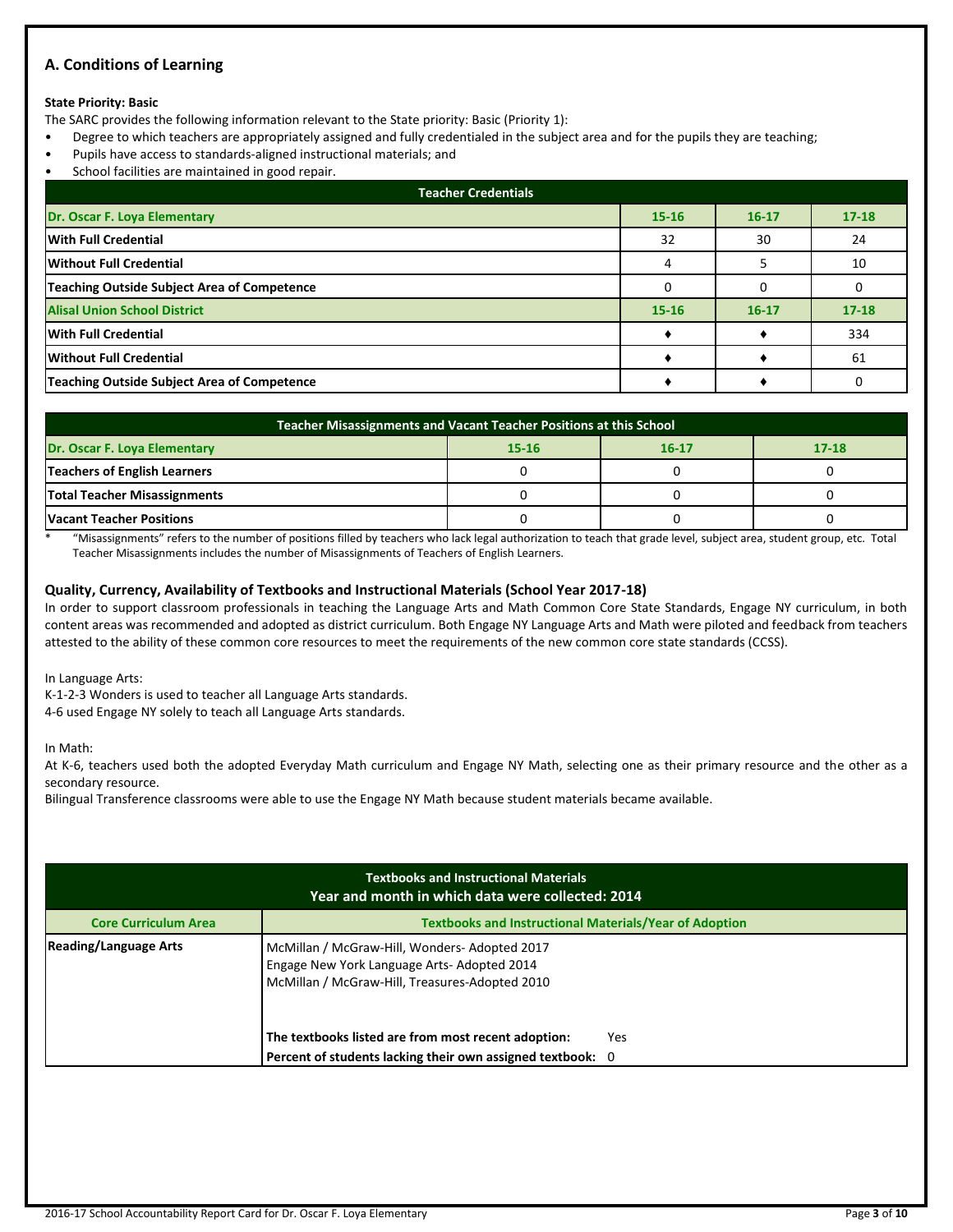| <b>Textbooks and Instructional Materials</b><br>Year and month in which data were collected: 2014 |                                                                                             |     |  |  |  |  |
|---------------------------------------------------------------------------------------------------|---------------------------------------------------------------------------------------------|-----|--|--|--|--|
| <b>Core Curriculum Area</b>                                                                       | <b>Textbooks and Instructional Materials/Year of Adoption</b>                               |     |  |  |  |  |
| <b>Mathematics</b>                                                                                | Engage New York Math-Adopted 2014<br>McMillan / McGraw-Hill,<br>Every Day Math-Adopted 2012 |     |  |  |  |  |
|                                                                                                   | The textbooks listed are from most recent adoption:                                         | Yes |  |  |  |  |
|                                                                                                   | Percent of students lacking their own assigned textbook: 0                                  |     |  |  |  |  |
| <b>Science</b>                                                                                    | Delta Foss- (Kinder-5th grades) - Adopted 2007<br>McGraw-Hill- (6th grade) - Adopted 2006   |     |  |  |  |  |
|                                                                                                   | The textbooks listed are from most recent adoption:                                         | Yes |  |  |  |  |
|                                                                                                   | Percent of students lacking their own assigned textbook: 0                                  |     |  |  |  |  |
| <b>History-Social Science</b>                                                                     | McGraw-Hill, Vistas-Adopted 2006                                                            |     |  |  |  |  |
|                                                                                                   | The textbooks listed are from most recent adoption:                                         | Yes |  |  |  |  |
|                                                                                                   | Percent of students lacking their own assigned textbook: 0                                  |     |  |  |  |  |
| <b>Foreign Language</b>                                                                           | Not applicable                                                                              |     |  |  |  |  |
|                                                                                                   | The textbooks listed are from most recent adoption:                                         | No  |  |  |  |  |
|                                                                                                   | Percent of students lacking their own assigned textbook: 0                                  |     |  |  |  |  |
| <b>Health</b>                                                                                     | Not applicable                                                                              |     |  |  |  |  |
|                                                                                                   | The textbooks listed are from most recent adoption:                                         | No  |  |  |  |  |
|                                                                                                   | Percent of students lacking their own assigned textbook:                                    | 0   |  |  |  |  |
| <b>Visual and Performing Arts</b>                                                                 | Not applicable                                                                              |     |  |  |  |  |
|                                                                                                   | The textbooks listed are from most recent adoption:                                         | No  |  |  |  |  |
|                                                                                                   | Percent of students lacking their own assigned textbook: 0                                  |     |  |  |  |  |
| <b>Science Laboratory Equipment</b>                                                               | N/A                                                                                         |     |  |  |  |  |
|                                                                                                   | The textbooks listed are from most recent adoption:                                         | N/A |  |  |  |  |
|                                                                                                   | Percent of students lacking their own assigned textbook: 0                                  |     |  |  |  |  |

Note: Cells with N/A values do not require data.

### **School Facility Conditions and Planned Improvements (Most Recent Year)**

Dr. Oscar F. Loya Elementary School is in its tenth year of existence. The school continues to be in excellent condition. A district team and custodial staff at the school monitor the facilities regularly. Custodians clean occupied spaces daily and outdoor facilities are checked and cleaned daily. Damage or hazards are reported as needed and follow-up documentation is prepared. Graffiti is removed or covered over as soon as possible. A quick response to hazardous conditions is a number-one priority for the district.

Our school site was inspected in September, 2015 using the School Facility Conditions Evaluation Form provided by the state of California. All areas of the school were determined to be in good repair and excellent condition.

At the end of 2013-2014, a new grass field was approved to for use starting 2014-2015.

| <b>School Facility Good Repair Status (Most Recent Year)</b><br>Year and month in which data were collected: August, 2017 |      |                      |      |                                |  |  |
|---------------------------------------------------------------------------------------------------------------------------|------|----------------------|------|--------------------------------|--|--|
|                                                                                                                           |      | <b>Repair Status</b> |      | <b>Repair Needed and</b>       |  |  |
| <b>System Inspected</b>                                                                                                   | Good | <b>Fair</b>          | Poor | <b>Action Taken or Planned</b> |  |  |
| Systems:<br>Gas Leaks, Mechanical/HVAC, Sewer                                                                             | Χ    |                      |      |                                |  |  |
| linterior:<br><b>Interior Surfaces</b>                                                                                    | x    |                      |      |                                |  |  |
| <b>Cleanliness:</b><br>Overall Cleanliness, Pest/Vermin Infestation                                                       | x    |                      |      |                                |  |  |
| Electrical:<br>Electrical                                                                                                 | X    |                      |      |                                |  |  |
| <b>Restrooms/Fountains:</b><br>Restrooms, Sinks/ Fountains                                                                | х    |                      |      |                                |  |  |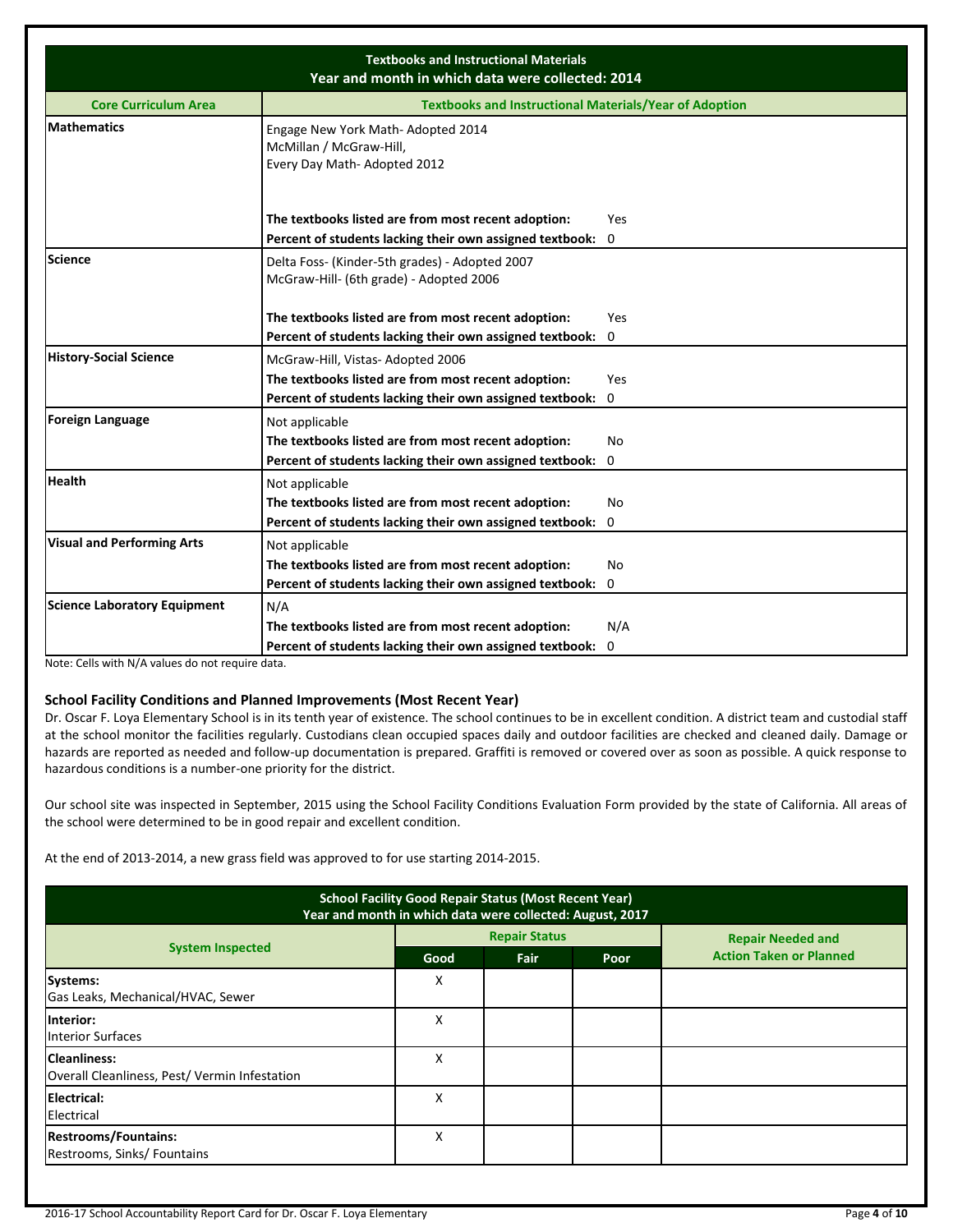| <b>School Facility Good Repair Status (Most Recent Year)</b><br>Year and month in which data were collected: August, 2017 |                  |      |                      |      |                                |  |
|---------------------------------------------------------------------------------------------------------------------------|------------------|------|----------------------|------|--------------------------------|--|
|                                                                                                                           |                  |      | <b>Repair Status</b> |      | <b>Repair Needed and</b>       |  |
| <b>System Inspected</b>                                                                                                   | Good             |      | <b>Fair</b>          | Poor | <b>Action Taken or Planned</b> |  |
| Safety:<br>Fire Safety, Hazardous Materials                                                                               | Χ                |      |                      |      |                                |  |
| Structural:<br>Structural Damage, Roofs                                                                                   | x                |      |                      |      |                                |  |
| External:<br>Playground/School Grounds, Windows/Doors/Gates/Fences                                                        | х                |      |                      |      |                                |  |
| <b>Overall Rating</b>                                                                                                     | <b>Exemplary</b> | Good | Fair                 | Poor |                                |  |
|                                                                                                                           | X                |      |                      |      |                                |  |

### **B. Pupil Outcomes**

#### **State Priority: Pupil Achievement**

The SARC provides the following information relevant to the State priority: Pupil Achievement (Priority 4):

- Statewide assessments (i.e., California Assessment of Student Performance and Progress [CAASPP] System, which includes the Smarter Balanced Summative Assessments for students in the general education population and the California Alternate Assessments [CAAs] for English language arts/literacy [ELA] and mathematics given in grades three through eight and grade eleven. The CAAs have replaced the California Alternate Performance Assessment [CAPA] for ELA and mathematics, which were eliminated in 2015. Only eligible students may participate in the administration of the CAAs. CAA items are aligned with alternate achievement standards, which are linked with the Common Core State Standards [CCSS] for students with significant cognitive disabilities); and
- The percentage of students who have successfully completed courses that satisfy the requirements for entrance to the University of California and the California State University, or career technical education sequences or programs of study

| 2016-17 CAASPP Results for All Students |                                                                                         |         |           |                 |           |              |  |  |
|-----------------------------------------|-----------------------------------------------------------------------------------------|---------|-----------|-----------------|-----------|--------------|--|--|
|                                         | Percent of Students Meeting or Exceeding the State Standards<br>$2$ (grades 3-8 and 11) |         |           |                 |           |              |  |  |
| <b>Subject</b>                          | <b>School</b>                                                                           |         |           | <b>District</b> |           | <b>State</b> |  |  |
|                                         | 15-16                                                                                   | $16-17$ | $15 - 16$ | $16 - 17$       | $15 - 16$ | $16-17$      |  |  |
| IELA                                    | 25                                                                                      | 27      | 24        | 28              | 48        | 48           |  |  |
| Math                                    | 19                                                                                      | 20      | 18        | 21              | 36        | 37           |  |  |

Percentages are not calculated when the number of students tested is ten or less, either because the number of students in this category is too small for statistical accuracy or to protect student privacy.

| <b>CAASPP Test Results in Science for All Students</b>                                                     |               |           |                                 |           |       |           |  |
|------------------------------------------------------------------------------------------------------------|---------------|-----------|---------------------------------|-----------|-------|-----------|--|
| <b>Percent of Students Scoring at Proficient or Advanced</b><br>(meeting or exceeding the state standards) |               |           |                                 |           |       |           |  |
| <b>Subject</b>                                                                                             | <b>School</b> |           | <b>District</b><br><b>State</b> |           |       |           |  |
|                                                                                                            | 14-15         | $15 - 16$ | 14-15                           | $15 - 16$ | 14-15 | $15 - 16$ |  |
| <b>Science</b>                                                                                             | 35            | 19        | 31                              | 28        | 56    | 54        |  |

Note: Science test results include California Standards Tests (CSTs), California Modified Assessment (CMA), and California Alternate Performance Assessment (CAPA) in grades five, eight, and ten.

Note: Scores are not shown when the number of students tested is ten or less, either because the number of students in this category is too small for statistical accuracy or to protect student privacy.

Note: The 2016-17 data are not available. The California Department of Education is developing a new science assessment based on the Next Generation Science Standards for California Public Schools (CA NGSS). The new California Science Test (CAST) was piloted in spring 2017. The CST and CMA for Science will no longer be administered.

| Grade | 2016-17 Percent of Students Meeting Fitness Standards |          |        |  |  |
|-------|-------------------------------------------------------|----------|--------|--|--|
| Level | 4 of 6                                                | $5$ of 6 | 6 of 6 |  |  |
|       | 29.6                                                  | 16.7     | 11 1   |  |  |

Percentages are not calculated when the number of students tested is ten or less, either because the number of students in this category is too small for statistical accuracy or to protect student privacy.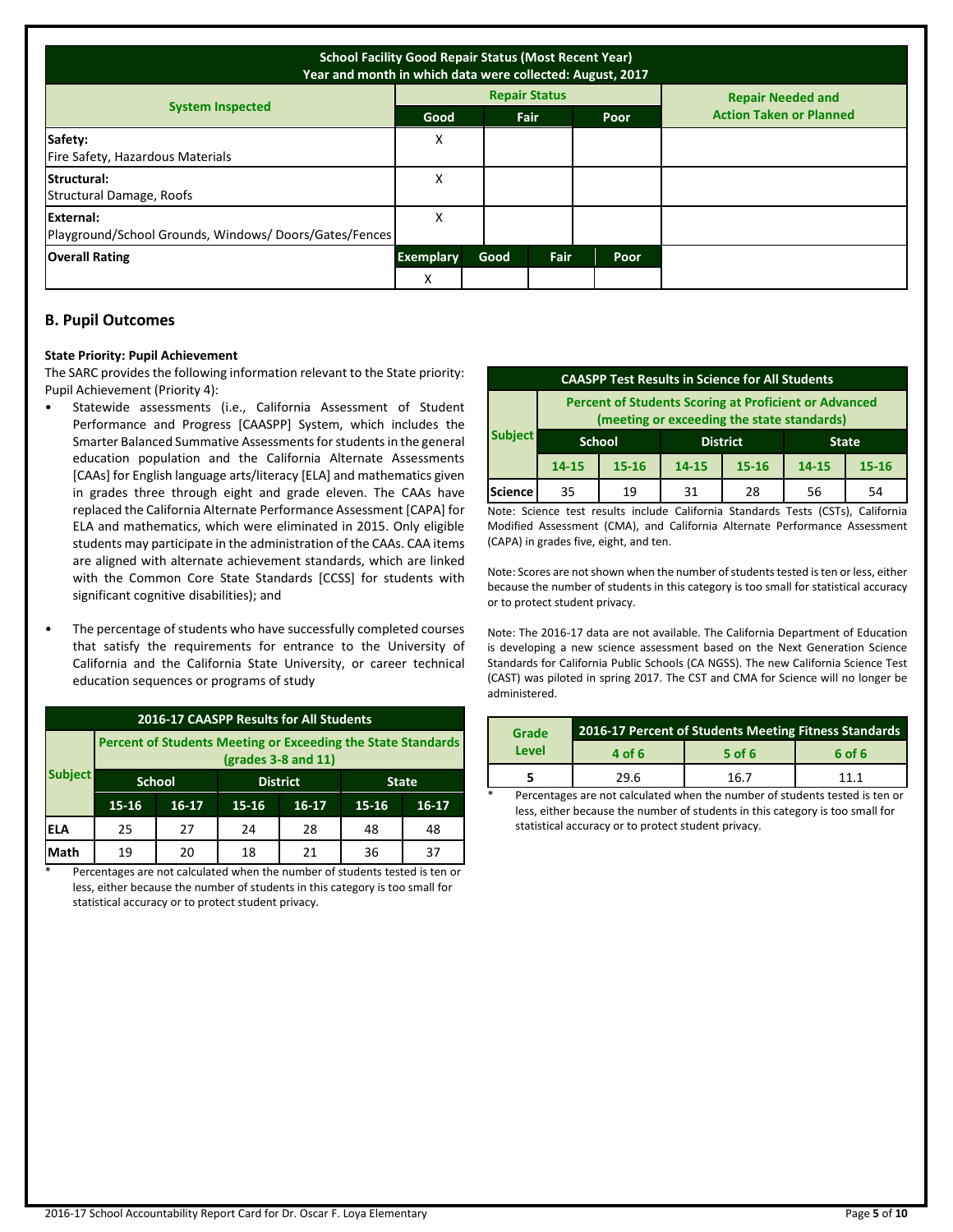| 2015-16 CAASPP Results by Student Group<br>Science (grades 5, 8, and 10) |                           |                   |                            |                               |  |  |  |
|--------------------------------------------------------------------------|---------------------------|-------------------|----------------------------|-------------------------------|--|--|--|
|                                                                          | <b>Number of Students</b> |                   | <b>Percent of Students</b> |                               |  |  |  |
| <b>Group</b>                                                             | <b>Enrolled</b>           | with Valid Scores | w/ Valid Scores            | <b>Proficient or Advanced</b> |  |  |  |
| <b>All Students</b>                                                      | 109                       | 109               | 100.0                      | 19.3                          |  |  |  |
| Male                                                                     | 55                        | 55                | 100.0                      | 27.3                          |  |  |  |
| Female                                                                   | 54                        | 54                | 100.0                      | 11.1                          |  |  |  |
| <b>Hispanic or Latino</b>                                                | 106                       | 106               | 100.0                      | 17.9                          |  |  |  |
| <b>Socioeconomically Disadvantaged</b>                                   | 97                        | 97                | 100.0                      | 15.5                          |  |  |  |
| <b>English Learners</b>                                                  | 49                        | 49                | 100.0                      | 12.2                          |  |  |  |
| <b>Students with Disabilities</b>                                        | 19                        | 19                | 100.0                      | 36.8                          |  |  |  |

\* Science test results include CSTs, CMA, and CAPA in grades five, eight, and ten. The "Proficient or Advanced" is calculated by taking the total number of students who scored at Proficient or Advanced on the science assessment divided by the total number of students with valid scores. Scores are not shown when the number of students tested is ten or less, either because the number of students in this category is too small for statistical accuracy or to protect student privacy.

| School Year 2016-17 CAASPP Assessment Results - English Language Arts (ELA)<br>Disaggregated by Student Groups, Grades Three through Eight and Eleven |                                                                     |     |                                 |                                          |  |  |
|-------------------------------------------------------------------------------------------------------------------------------------------------------|---------------------------------------------------------------------|-----|---------------------------------|------------------------------------------|--|--|
| <b>Student Group</b>                                                                                                                                  | <b>Number</b><br><b>Total</b><br><b>Enrollment</b><br><b>Tested</b> |     | <b>Percent</b><br><b>Tested</b> | <b>Percent</b><br><b>Met or Exceeded</b> |  |  |
| <b>All Students</b>                                                                                                                                   | 403                                                                 | 400 | 99.26                           | 27.25                                    |  |  |
| Male                                                                                                                                                  | 194                                                                 | 192 | 98.97                           | 24.48                                    |  |  |
| Female                                                                                                                                                | 209                                                                 | 208 | 99.52                           | 29.81                                    |  |  |
| Asian                                                                                                                                                 | --                                                                  | $-$ | --                              |                                          |  |  |
| Filipino                                                                                                                                              | $\overline{\phantom{a}}$<br>$-$                                     |     | --                              | --                                       |  |  |
| <b>Hispanic or Latino</b>                                                                                                                             | 379                                                                 | 377 | 99.47                           | 25.99                                    |  |  |
| Native Hawaiian or Pacific Islander                                                                                                                   | --                                                                  | --  | --                              |                                          |  |  |
| White                                                                                                                                                 | --                                                                  | $-$ | --                              |                                          |  |  |
| <b>Two or More Races</b>                                                                                                                              |                                                                     |     | --                              |                                          |  |  |
| <b>Socioeconomically Disadvantaged</b>                                                                                                                | 365                                                                 | 363 | 99.45                           | 26.45                                    |  |  |
| <b>English Learners</b>                                                                                                                               | 319                                                                 | 316 | 99.06                           | 25                                       |  |  |
| <b>Students with Disabilities</b>                                                                                                                     | 43                                                                  | 43  | 100                             | 2.33                                     |  |  |
| <b>Students Receiving Migrant Education Services</b>                                                                                                  | 33                                                                  | 33  | 100                             | 27.27                                    |  |  |
| <b>Foster Youth</b>                                                                                                                                   | --                                                                  | --  | --                              | --                                       |  |  |

Note: ELA test results include the Smarter Balanced Summative Assessment and the CAA. The "Percent Met or Exceeded" is calculated by taking the total number of students who met or exceeded the standard on the Smarter Balanced Summative Assessment plus the total number of students who met the standard (i.e., achieved Level 3–Alternate) on the CAAs divided by the total number of students who participated in both assessments.

Note: Double dashes (--) appear in the table when the number of students is ten or less, either because the number of students in this category is too small for statistical accuracy or to protect student privacy.

Note: The number of students tested includes all students who participated in the test whether they received a score or not; however, the number of students tested is not the number that was used to calculate the achievement level percentages. The achievement level percentages are calculated using only students who received scores.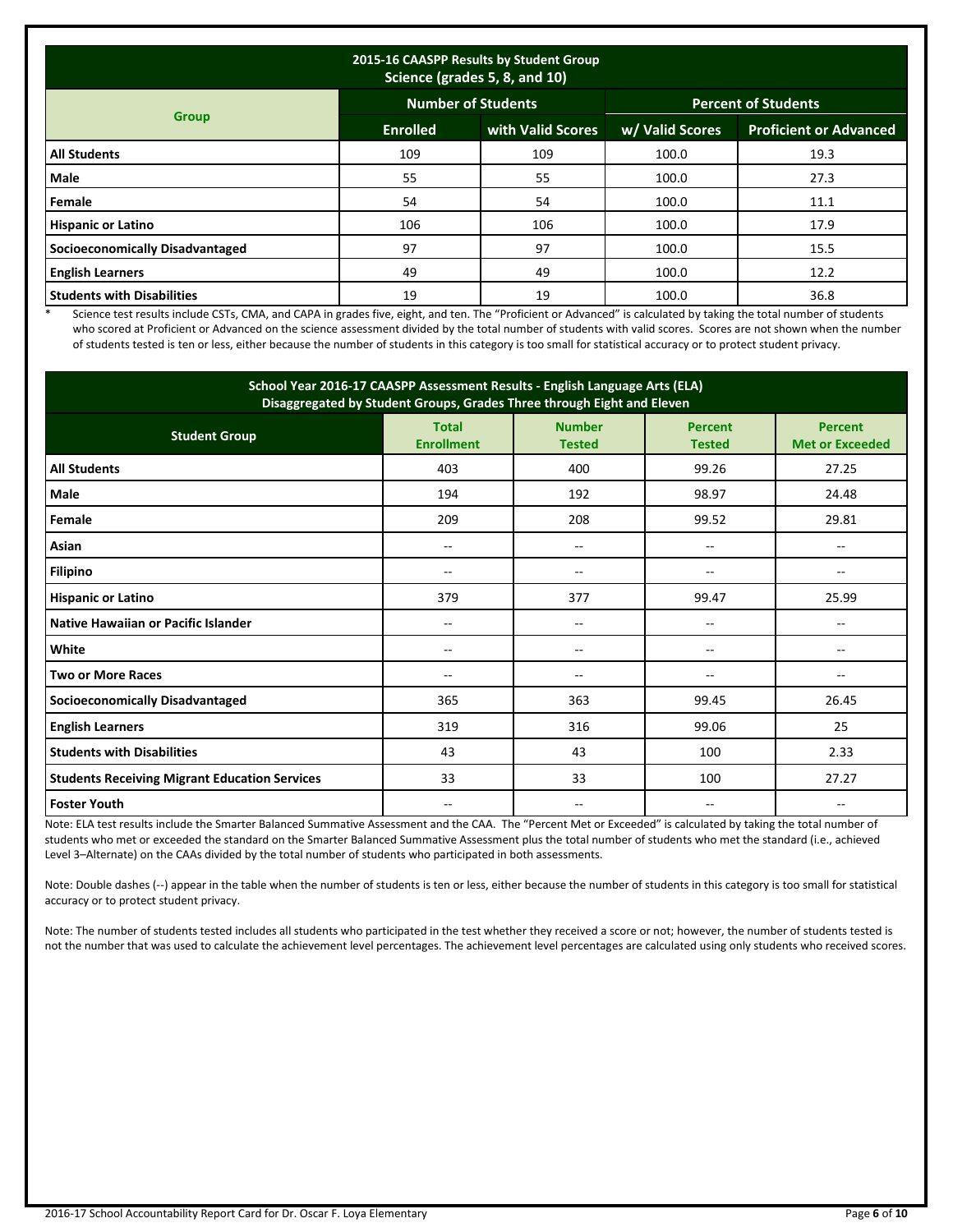| School Year 2016-17 CAASPP Assessment Results - Mathematics<br>Disaggregated by Student Groups, Grades Three through Eight and Eleven |                                   |                                |                                 |                                          |  |  |
|---------------------------------------------------------------------------------------------------------------------------------------|-----------------------------------|--------------------------------|---------------------------------|------------------------------------------|--|--|
| <b>Student Group</b>                                                                                                                  | <b>Total</b><br><b>Enrollment</b> | <b>Number</b><br><b>Tested</b> | <b>Percent</b><br><b>Tested</b> | <b>Percent</b><br><b>Met or Exceeded</b> |  |  |
| <b>All Students</b>                                                                                                                   | 403                               | 399                            | 99.01                           | 20.3                                     |  |  |
| <b>Male</b>                                                                                                                           | 194                               | 192                            | 98.97                           | 23.44                                    |  |  |
| Female                                                                                                                                | 209                               | 207                            | 99.04                           | 17.39                                    |  |  |
| Asian                                                                                                                                 | --                                | --                             | --                              | $\overline{\phantom{a}}$                 |  |  |
| <b>Filipino</b>                                                                                                                       | $- -$                             | $\overline{\phantom{a}}$       | --                              | $\overline{\phantom{a}}$                 |  |  |
| <b>Hispanic or Latino</b>                                                                                                             | 379                               | 376                            | 99.21                           | 18.88                                    |  |  |
| Native Hawaiian or Pacific Islander                                                                                                   | $- -$                             | --                             | --                              | --                                       |  |  |
| White                                                                                                                                 | $-$                               | $-$                            | $-$                             | $-$                                      |  |  |
| <b>Two or More Races</b>                                                                                                              | --                                | --                             | --                              | $\overline{\phantom{a}}$                 |  |  |
| <b>Socioeconomically Disadvantaged</b>                                                                                                | 365                               | 362                            | 99.18                           | 19.06                                    |  |  |
| <b>English Learners</b>                                                                                                               | 319                               | 316                            | 99.06                           | 18.99                                    |  |  |
| <b>Students with Disabilities</b>                                                                                                     | 43                                | 43                             | 100                             | 6.98                                     |  |  |
| <b>Students Receiving Migrant Education Services</b>                                                                                  | 33                                | 33                             | 100                             | 24.24                                    |  |  |
| <b>Foster Youth</b>                                                                                                                   | $- -$                             | --                             | --                              | --                                       |  |  |

Note: Mathematics test results include the Smarter Balanced Summative Assessment and the CAA. The "Percent Met or Exceeded" is calculated by taking the total number of students who met or exceeded the standard on the Smarter Balanced Summative Assessment plus the total number of students who met the standard (i.e., achieved Level 3–Alternate) on the CAAs divided by the total number of students who participated in both assessments.

Note: Double dashes (--) appear in the table when the number of students is ten or less, either because the number of students in this category is too small for statistical accuracy or to protect student privacy.

Note: The number of students tested includes all students who participated in the test whether they received a score or not; however, the number of students tested is not the number that was used to calculate the achievement level percentages. The achievement level percentages are calculated using only students who received scores.

### **C. Engagement**

### **State Priority: Parental Involvement**

- The SARC provides the following information relevant to the State priority: Parental Involvement (Priority 3):
- Efforts the school district makes to seek parent input in making decisions for the school district and each schoolsite.

### **Opportunities for Parental Involvement (School Year 2017-18)**

Parents play an important role at Dr. Oscar F. Loya Elementary through active participation and involvement in the School Site Council, English Language Advisory Committee, Parent Teacher Club, and other school committees. Together, they advise school's administration in all matters pertaining to the school. This includes annual review of the school budget, Single School Level Plan, School Safety Comprehensive Plan, and school-wide events. Parents are also invited to attend Back-to-School Night in the fall (I.e. first day of school), parent-teacher conferences in the Fall and Spring, and Open House in the Spring. Monthly parent classes are offered through Parenting Workshops, also known as the Koffee Klatch meetings. Some topics presented to parents are as follow: Domestic Violence, Gang Awareness, Child Abuse, Positive Discipline, Nutrition, Character Education, Bullying, Common Core Standards, Triple P, which addresses parenting skills, Immigration, and others. The school also holds ongoing literacy and math trainings were parents get to experienced hands-on activities with their child. Additionally, our school participates on a yearly basis in the Girls, Inc. Program, where mother and daughter get the opportunity to interact in art therapeutic activities to build rapport and a strong mother-to-daughter connection. Nonetheless, Dr. Oscar F. Loya offers parents the opportunity to participate in our Parenting Partners Training, which is an 8 series of workshops offered to parents to enhance parenting and communication skills. A total of 85 families have received certification in Parenting Partners, since 2016.

Our administration ensures that parents are continually informed of school-wide activities. They inform parents about various volunteer options that include classroom assistance, Leukemia Fundraiser, Food Bank distribution, and helping with school communication. School administrators and school counselors also work closely with families experiencing any difficulties, such as attendance, socio-emotional, home crisis or others. Parents are continually encouraged to participate in all school activities. For parent involvement opportunities, please contact Ms. Diana Garcia, Principal at (831) 751-1945.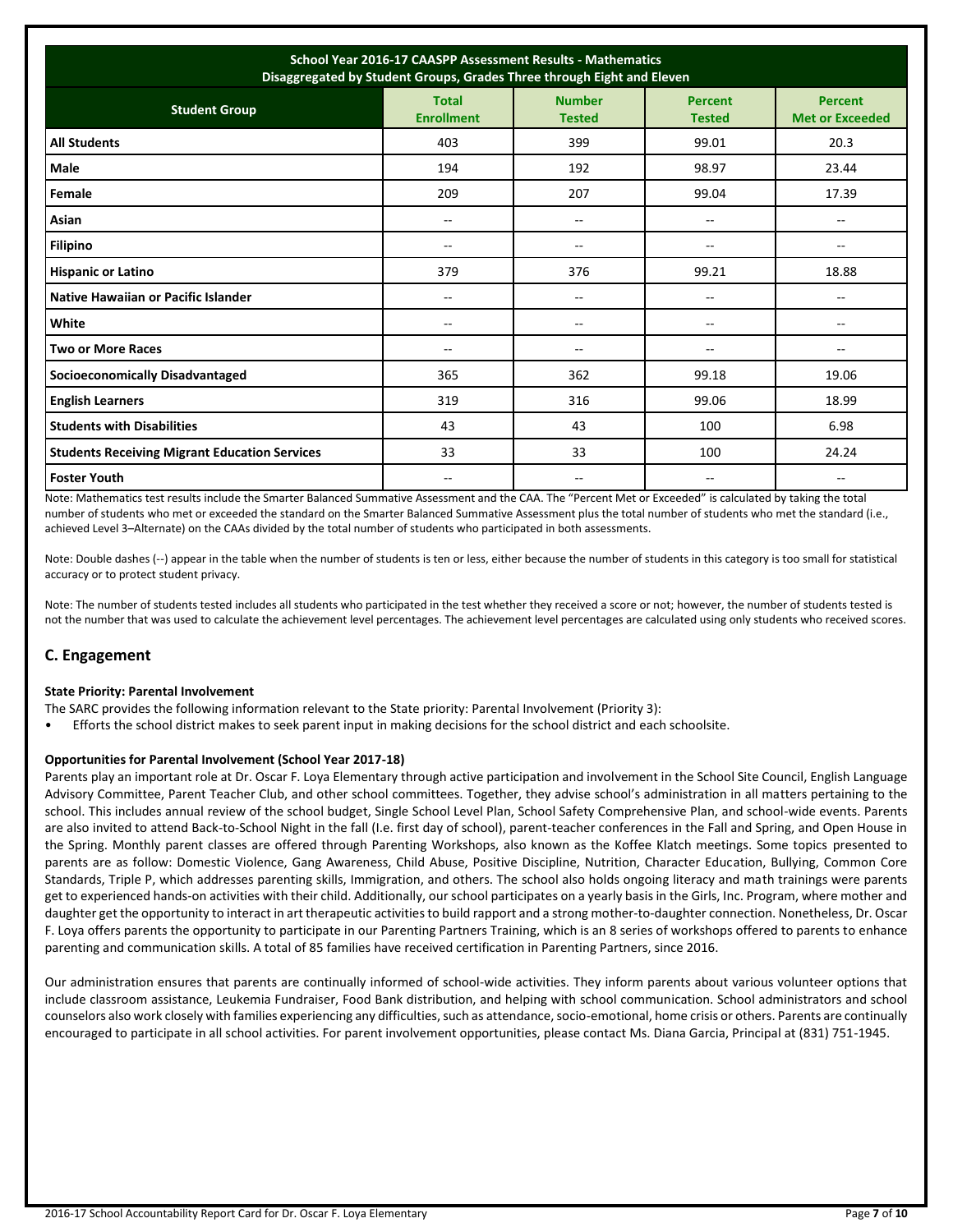### **State Priority: School Climate**

The SARC provides the following information relevant to the State priority: School Climate (Priority 6):

- Pupil suspension rates;
- Pupil expulsion rates; and
- Other local measures on the sense of safety.

#### **School Safety Plan**

The safety of students and staff is a primary concern at Dr. Oscar F. Loya Elementary School. We provide a safe, clean environment for students, staff, and volunteers. Staff members and students practice monthly safety drills. We have established procedures to ensure the safety of all school members. The safety plan is reviewed annually at the end of May and includes procedures for emergencies, exit routes, and inventories of emergency supplies. We make the plan available in the school office and review it with all staff at our first staff meeting.

All visitors are required to sign in and out at the office, where they receive a visitor's pass, since we are a closed campus. All gates are closed by 8:20 a.m. and reopened by 2:30 p.m. Parents must have a visitor's pass if staying after 8:30 a.m.

Campus supervisors monitor school grounds before and after school, at recesses, and at lunchtime. In addition, two teachers are assigned to yard-duty supervision during the morning and mid-morning recess. Supervisors attend monthly trainings on campus safety, and teachers regularly review the rules for safe, respectful, and responsible behavior. Two campus supervisors have been trained in PBIS.

Nonetheless, every Instructional Leadership Team member is an active member of the school safety plan. They ensure that their grade level colleagues are aware of the different emergency drills, and the procedures to follow. Parents are also advised of what to do should our school be in an emergency state. Parents are advised via monthly parent newsletters or School Site Council meetings.

| <b>Suspensions and Expulsions</b> |         |         |         |  |  |  |
|-----------------------------------|---------|---------|---------|--|--|--|
| <b>School</b>                     | 2014-15 | 2015-16 | 2016-17 |  |  |  |
| <b>Suspensions Rate</b>           | 0.0     | 0.0     | 0.0     |  |  |  |
| <b>Expulsions Rate</b>            | 0.0     | 0.0     | 0.0     |  |  |  |
| <b>District</b>                   | 2014-15 | 2015-16 | 2016-17 |  |  |  |
| <b>Suspensions Rate</b>           | 1.1     | 1.0     | 0.5     |  |  |  |
| <b>Expulsions Rate</b>            | 0.0     | 0.0     | 0.0     |  |  |  |
| <b>State</b>                      | 2014-15 | 2015-16 | 2016-17 |  |  |  |
| <b>Suspensions Rate</b>           | 3.8     | 3.7     | 3.6     |  |  |  |
| <b>Expulsions Rate</b>            | 0.1     | 0.1     | 0.1     |  |  |  |

### **D. Other SARC Information**

The information in this section is required to be in the SARC but is not included in the state priorities for LCFF.

| 2017-18 Federal Intervention Program                |               |                 |  |  |
|-----------------------------------------------------|---------------|-----------------|--|--|
| <b>Indicator</b>                                    | <b>School</b> | <b>District</b> |  |  |
| <b>Program Improvement Status</b>                   | In PI         | In PI           |  |  |
| <b>First Year of Program Improvement</b>            | 2008-2009     | 2004-2005       |  |  |
| Year in Program Improvement                         | Year 3        |                 |  |  |
| Number of Schools Currently in Program Improvement  | 8             |                 |  |  |
| Percent of Schools Currently in Program Improvement | 61.5          |                 |  |  |

| <b>Academic Counselors and Other Support Staff at this School</b> |    |  |  |  |
|-------------------------------------------------------------------|----|--|--|--|
| <b>Number of Full-Time Equivalent (FTE)</b>                       |    |  |  |  |
| <b>Academic Counselor</b>                                         | n  |  |  |  |
| <b>Counselor (Social/Behavioral or Career Development)</b>        | 2  |  |  |  |
| Library Media Teacher (Librarian)                                 | 1  |  |  |  |
| Library Media Services Staff (Paraprofessional)                   | .5 |  |  |  |
| <b>Psychologist</b>                                               | .5 |  |  |  |
| <b>Social Worker</b>                                              | Ω  |  |  |  |
| <b>Nurse</b>                                                      | Ω  |  |  |  |
| Speech/Language/Hearing Specialist                                | .5 |  |  |  |
| <b>Resource Specialist</b>                                        | 1  |  |  |  |
| Other                                                             | 1  |  |  |  |
| <b>Average Number of Students per Staff Member</b>                |    |  |  |  |
| <b>Academic Counselor</b>                                         |    |  |  |  |

One Full Time Equivalent (FTE) equals one staff member working full time; one FTE could also represent two staff members who each work 50 percent of full time.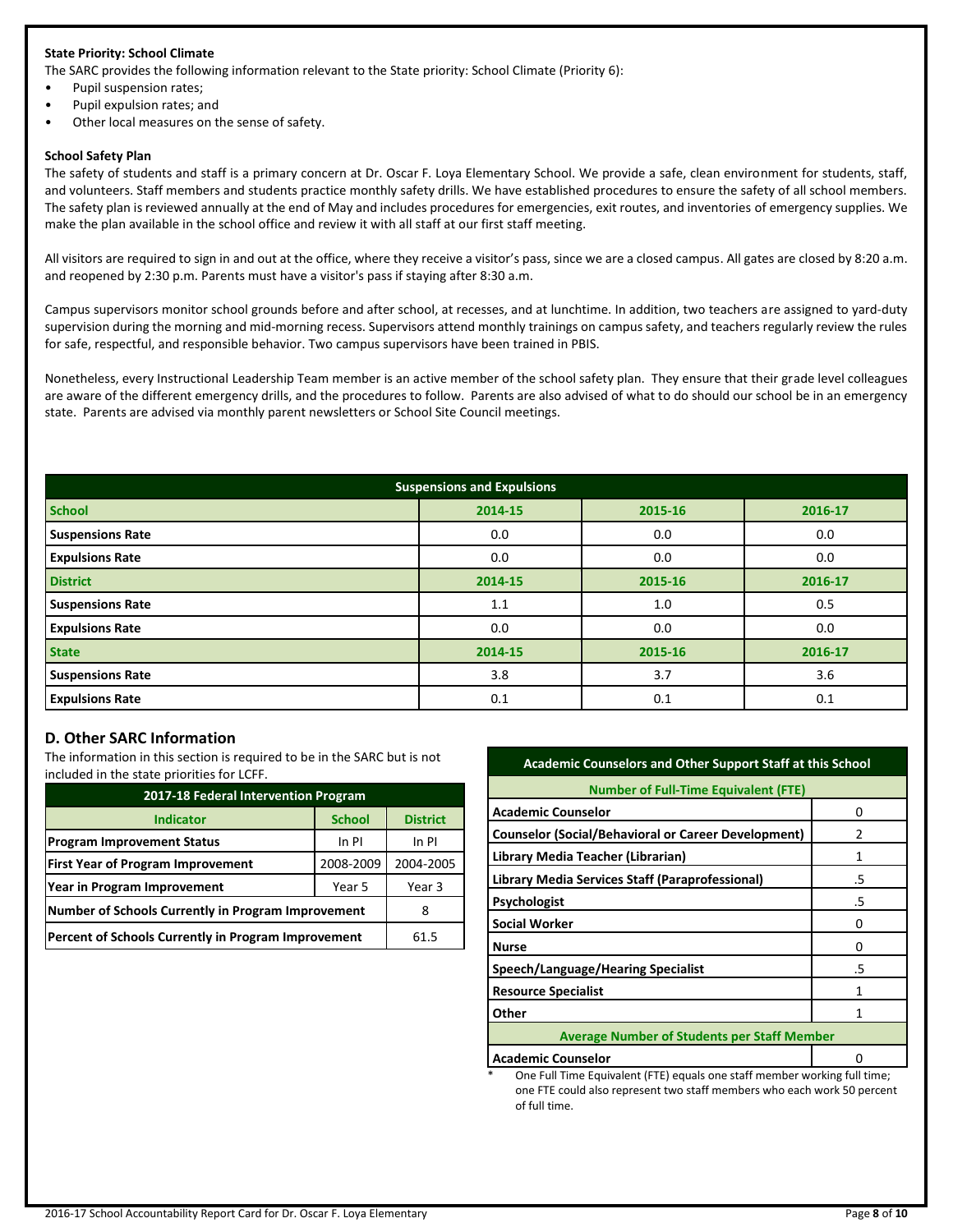| Average Class Size and Class Size Distribution (Elementary) |                              |                           |         |                |                |                |                |                |                         |       |                        |                |
|-------------------------------------------------------------|------------------------------|---------------------------|---------|----------------|----------------|----------------|----------------|----------------|-------------------------|-------|------------------------|----------------|
|                                                             | <b>Number of Classrooms*</b> |                           |         |                |                |                |                |                |                         |       |                        |                |
| Grade                                                       |                              | <b>Average Class Size</b> |         | $1 - 20$       |                |                | $21 - 32$      |                |                         | $33+$ |                        |                |
|                                                             | 2014-15                      | 2015-16                   | 2016-17 | 2014-15        | $2015 - 16$    | 2016-17        | 2014-15        |                | 2015-16 2016-17 2014-15 |       | $\mid$ 2015-16 2016-17 |                |
| К                                                           | 30                           | 26                        | 22      |                | 1              | 1              | 3              | 4              | 4                       | 1     |                        |                |
| 1                                                           | 30                           | 22                        | 24      |                | $\mathbf{1}$   | 2              | 3              | $\overline{2}$ | $\overline{2}$          |       |                        |                |
| $\overline{2}$                                              | 26                           | 27                        | 23      |                |                | $\overline{2}$ | 4              | 3              | $\overline{2}$          |       |                        |                |
| 3                                                           | 25                           | 24                        | 29      | $\overline{2}$ | $\overline{2}$ |                | $\overline{2}$ | $\overline{2}$ | 3                       |       |                        |                |
| 4                                                           | 24                           | 26                        | 32      | $\overline{2}$ |                |                | 3              | 3              | 1                       |       | 1                      | $\overline{2}$ |
| 5                                                           | 27                           | 28                        | 22      |                | 1              | 1              | 4              | 1              | 4                       |       | $\overline{2}$         |                |
| 6                                                           | 25                           | 23                        | 28      | 1              | $\mathbf{1}$   |                | 4              | 4              |                         |       |                        | 3              |
| Other                                                       | 11                           | 25                        |         | 1              |                |                |                | 1              |                         |       |                        |                |

\* Number of classes indicates how many classes fall into each size category (a range of total students per class).

### **Professional Development provided for Teachers**

The major areas of professional development for teachers in 2015-2016 included the following:

- Common Core Standards-Based planning for instruction, learning and assessment
- Close Reading Phases 1-3 based on Dr. Douglas Fisher
- Visible Learning based on John Hattie, Dr. Douglas Fisher, Nancy Frey, and Dr. Olivia Amador
- English Language Development (integrated vs Designated ELD) and New ELD Generation Standards
- Evidence Based Questions & Responses
- Text Complexity through Dr. John Nelson
- Coaching Cycles (for Academic Coaches)
- Teaching to the Math standards (primary grade teacher)
- 8 Mathematical Practices-How to apply them in your classroom?
- Academic Discourse-What meaningful and purposeful academic discourse looks like?
- Engage Ny Math-Provided through Linda Dilger
- Technology Professional Development through Mr. Cogswell
- Balanced Literacy Approach Program for K-2 teachers through District Coaches
- Write Up a STORM through Wilda Storm and Brittany Callaghan
- Project GLAD through Noshaba Afzal

Professional development was delivered through grade level sessions during regular work days with release time for classroom teachers.

Teachers are supported during implementation by the site's Instructional Coach and GLAD/STORM coaches.

| FY 2015-16 Teacher and Administrative Salaries                                                                    |                                  |                                                                         |  |  |  |
|-------------------------------------------------------------------------------------------------------------------|----------------------------------|-------------------------------------------------------------------------|--|--|--|
| <b>Category</b>                                                                                                   | <b>District</b><br><b>Amount</b> | <b>State Average for</b><br><b>Districts In Same</b><br><b>Category</b> |  |  |  |
| <b>Beginning Teacher Salary</b>                                                                                   | \$41,752                         | \$48,678                                                                |  |  |  |
| <b>Mid-Range Teacher Salary</b>                                                                                   | \$67,888                         | \$78,254                                                                |  |  |  |
| <b>Highest Teacher Salary</b>                                                                                     | \$94,604                         | \$96,372                                                                |  |  |  |
| <b>Average Principal Salary (ES)</b>                                                                              | \$114,725                        | \$122,364                                                               |  |  |  |
| <b>Average Principal Salary (MS)</b>                                                                              |                                  | \$125,958                                                               |  |  |  |
| <b>Average Principal Salary (HS)</b>                                                                              |                                  | \$126,758                                                               |  |  |  |
| <b>Superintendent Salary</b>                                                                                      | \$190,800                        | \$212,818                                                               |  |  |  |
| <b>Percent of District Budget</b>                                                                                 |                                  |                                                                         |  |  |  |
| <b>Teacher Salaries</b>                                                                                           | 33%                              | 38%                                                                     |  |  |  |
| <b>Administrative Salaries</b><br>. Pau des die die Generalism en extenier, ers ster CDP Centificated Calenter 0, | 6%                               | 5%                                                                      |  |  |  |

For detailed information on salaries, see the CDE Certificated Salaries & Benefits webpage a[t www.cde.ca.gov/ds/fd/cs/.](http://www.cde.ca.gov/ds/fd/cs/)

| FY 2015-16 Expenditures Per Pupil and School Site Teacher Salaries |                |                   |                     |                                 |  |  |
|--------------------------------------------------------------------|----------------|-------------------|---------------------|---------------------------------|--|--|
|                                                                    | <b>Average</b> |                   |                     |                                 |  |  |
| <b>Level</b>                                                       | <b>Total</b>   | <b>Restricted</b> | <b>Unrestricted</b> | <b>Teacher</b><br><b>Salary</b> |  |  |
| <b>School Site</b>                                                 | \$4,126        | \$587             | \$3,539             | \$65,956                        |  |  |
| <b>District</b>                                                    |                |                   | \$5,459             | \$68,478                        |  |  |
| State                                                              |                |                   | \$6,574             | \$78,363                        |  |  |
| <b>Percent Difference: School Site/District</b>                    | $-35.2$        | 1.7               |                     |                                 |  |  |
| Percent Difference: School Site/ State                             | $-6.8$         |                   |                     |                                 |  |  |

Cells with  $\blacklozenge$  do not require data.